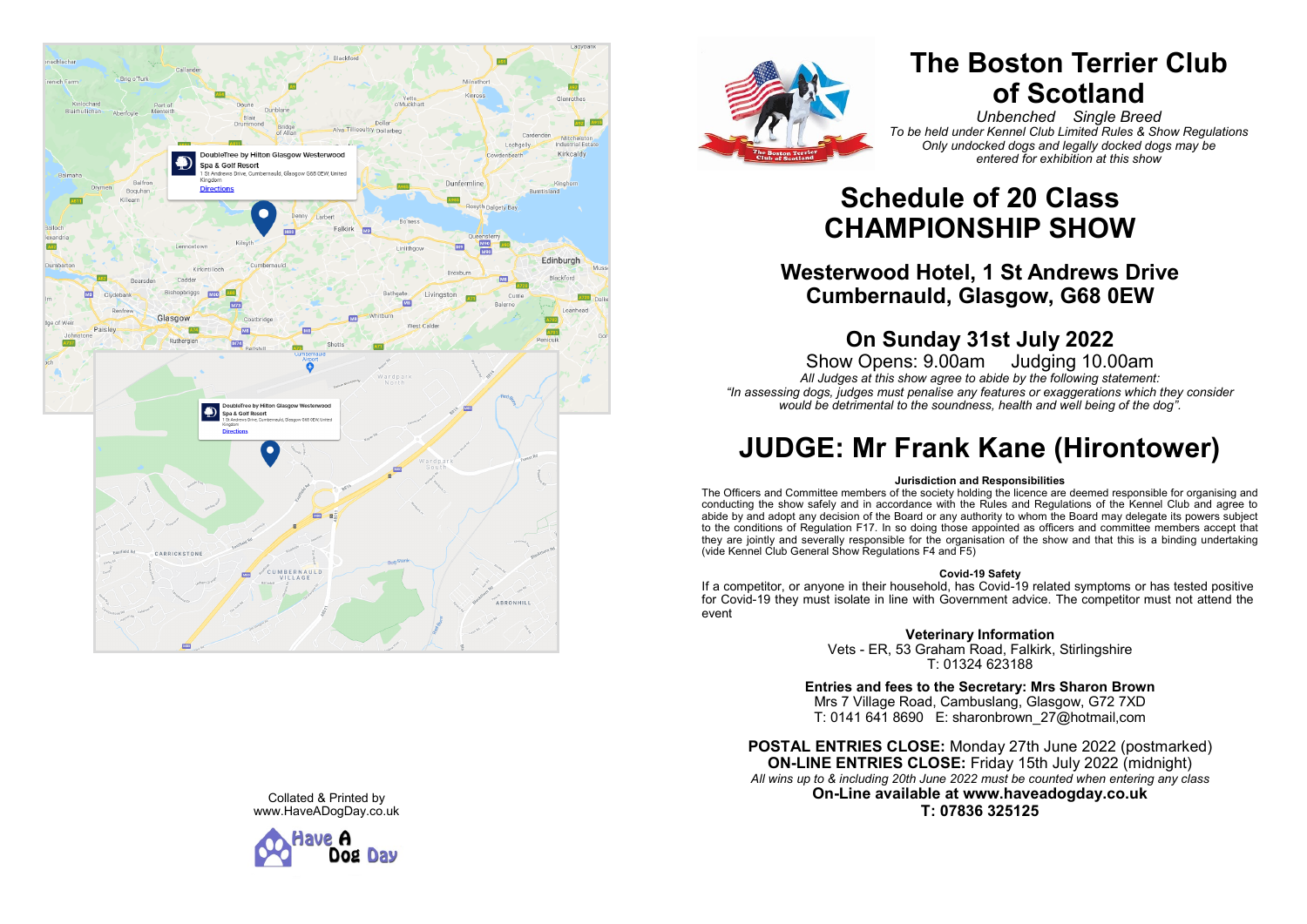#### **SHOW INFORMATION**

#### **Officers**

President: Mrs Nan Keenan Vice President: Mr Albert Wight Chairman: Mr Gerry McCallum Vice Chairman: Mr Peter Keenan Secretary: Mrs Sharon Brown Treasurer: Ms Nicci Laing Health & Safety Officer: Mr Brian Murphy Show Manager: Mr Peter Keenan

#### **Committee**

Mrs D McLaren, Mrs M Kane, Mrs L Levy Mr A Easdon, Mr J Tarres, Mr B Murphy

#### **ROSETTES**

Rosettes will be on offer for Best in Show, Reserve Best in Show Best Puppy in Show, Reserve Best Puppy in Show and Best Veteran in Show Dog CC, Bitch CC, Best Puppy Dog, Best Puppy Bitch Tartan Rosettes First to Reserve in all classes NO Prize Money on offer

#### **SPECIALS / DONATIONS**

Classes can be sponsored at £5.00 per Class Best in Show, Reserve Best in Show, Best Puppy in Show and Best Veteran in Show £10.00 The Boston Terrier Club of Scotland will be donating Glassware for Best in Show, Reserve Best in Show, Best Puppy in Show and Best Veteran in Show

#### **ENTRY FEES**

#### **Entry Fees**

| Members First Entry / Dog     | £23.00     |
|-------------------------------|------------|
| Non-Members First Entry / Dog | £25.00     |
| All Subsequent Entries / Dog  | <b>FOC</b> |
| Not For Competition / Dog     | £ 1.00     |
| Catalogue Pre-Paid            | $£$ 2.50   |
| $(E3.00 \text{ on the day})$  |            |
| <b>Membership Fees</b>        |            |
| Joint                         | £ 8.00     |
| Single                        | £ 5.00     |
| Junior                        | £ 1.00     |
|                               |            |

#### **RULES AND REGULATIONS**

- 1. The Show will Open at 9.00am
- 2. Dogs will be received at any time but it is the exhibitors responsiility to ensure that exhibits are available for judging when required
- 3. Judging will commence at 10.00am
- 4. Exhibits may be removed from the show after all their judging has been completed, the show will close half an hour after all judging has been completed
- 5. Entry Fees: Members First Entry £23.00/Dog, Non-Members First Entry £25.00/Dog, All Subsequent Entries FOC/Dog. NFC £1.00/Dog. On-Line Entries www.haveadogday.co.uk
- 6. There is no prize money on offer at this show.<br>The Committee reserves to itself the right to re
- 7. The Committee reserves to itself the right to refuse entries.<br>8. Puppies under six calendar months of age on the first d
- Puppies under six calendar months of age on the first day of the show are not eligible for exhibition
- 9. The mating of bitches within the precincts of the show are strictly forbidden<br>10. Best Punny in Show Where a Best Punny in Show competition is schedule
- Best Puppy in Show Where a Best Puppy in Show competition is scheduled the Best Puppy in Show is a puppy which has competed and is unbeaten by any other puppy exhibited at the same show. A puppy is a dog of six and not exceeding twelve calendar months of age on the first day of the Show. Where the Best in Show is a puppy it may, at the discretion of the judge, be awarded Best Puppy in Show respectively. Where the Reserve Best in Show is a puppy which has only been beaten by an adult dog it may also, at the discretion of the judge, be Best Puppy in Show respectively. Consequently, selection of Best Puppy in Show must follow the selection of Best in Show respectively.
- 11. Best in Show Best in Show must be selected from the exhibits declared Best of Sex. If a Reserve Best in Show is to be selected, the eligible dogs are those declared Best Opposite Sex and the Reserve Best of Sex to the exhibit declared Best in Show.
- 12. Exhibits will not be admitted to Best in Show competition after a period of ten minutes has elapsed since the announcement that exhibits are required for judging, unless they have been unavoidably delayed by previous judging not being completed on time, and then only with the special permission of the Show Management.
- 13. Exhibitors must not pick up dogs by their tails and leads when lifting them nor handle a dog in a manner which causes its feet not touch the ground when on the move. This is not acceptable. Exhibitors should note that such practice would constitute harsh handling and reports of such practice will be referred to the Committee under Kennel Club Show Regulation F11.
- 14. All exhibitors must be familiar with Kennel Club Regulation F (Annex B) Regulations for the Preparation of Dogs for Exhibition.
- 15. All dogs resident outside the UK must be issued with a Kennel Club Authority to Compete number before entry to the show/event can be made. All overseas entries without an Authority to Compete number will be returned to the exhibitor/competitor.
- 16. DOGS IN VEHICLES ON HOT DAYS Your dog is vulnerable and AT RISK if left in a vehicle in high temperatures and even on days considered as slightly warm. Please take care of your dog. If your dog is found to be at risk forcible entry to your vehicle may be necessary without liability for any damage cause.
- 17. Anyone whose dog is entered at a Kennel Club licensed event should take all reasonable steps to ensure the needs of their dog(s) are met, and should not put a dog's health and welfare at risk by any action, default, omission or otherwise. Breach of Kennel Club Regulations in this respect may be referred to the Board for disciplinary action under the Kennel Club Rules and Regulations. The use of pinch collars, electronic shock collars, or prong collars, is not permitted at any show licensed by the Kennel Club. This shall apply at the venue or within the precincts of the show.
- 18. Not for Competition entries will be accepted. Details of each dog so entered must be recorded on the entry form and must be Kennel Club registered
- 19. No modifications will be made to the schedule except by permission of the Board of the Kennel Club, which will be followed by advertisement in the Canine press wherever possible.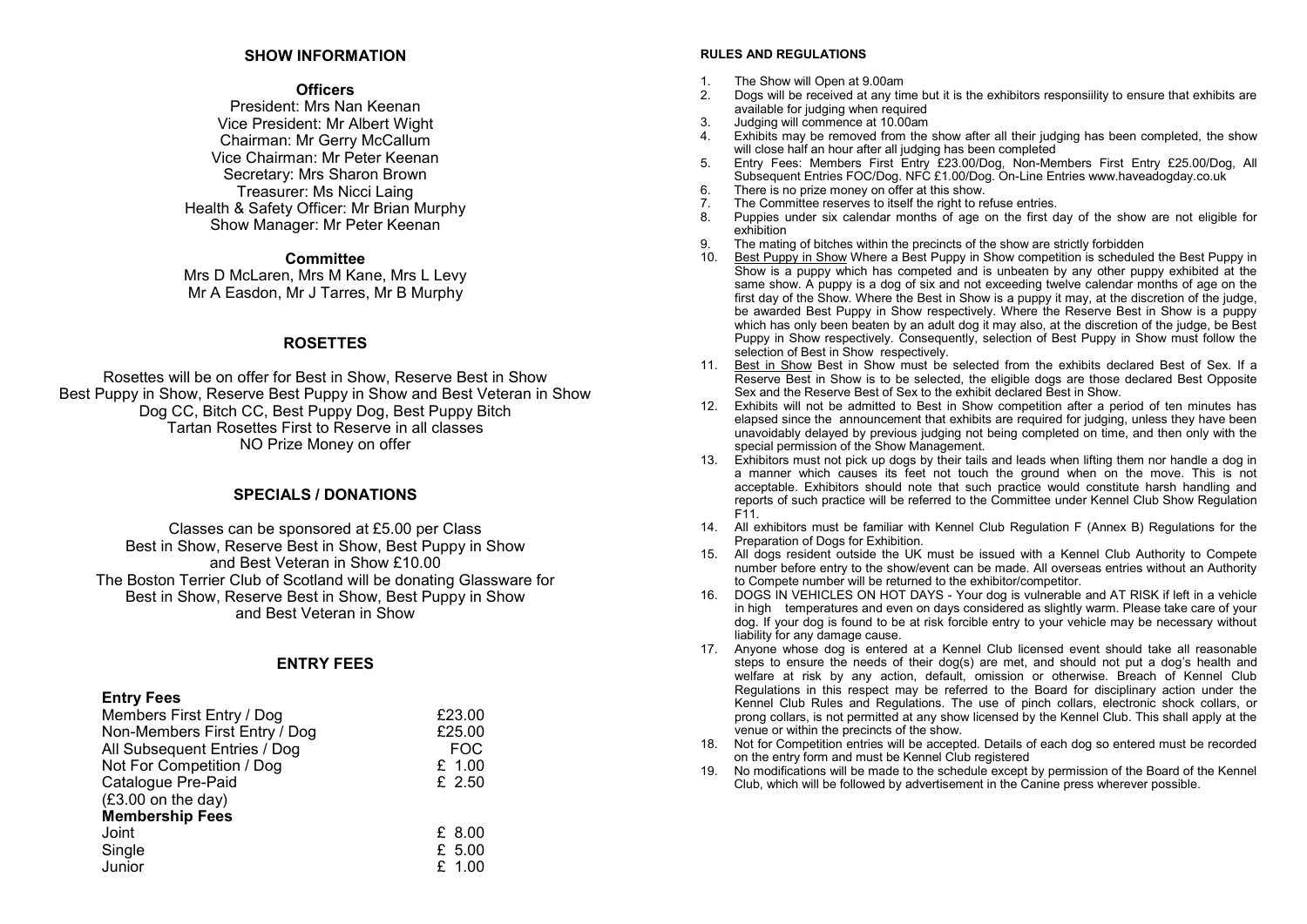#### **Use of Electrical Equipment at Shows**

The Kennel Club is becoming increasingly concerned at the amount of electrical equipment being used by exhibitors at shows, including hair dryers and hair straighteners and other grooming devices.

Electrical equipment should not be brought to shows unless absolutely necessary. In rare instances where it might be required, it should be PAT tested and permission sought from the secretary of the show before it is used.

The Kennel Club has also been informed of recent instances of exhibitors commandeering certain areas of a venue in order to have access to power points so as to use electrical grooming equipment. This is totally unacceptable and particularly unfair on the breeds whose allocated areas have been cramped because of this selfish behaviour.

#### **Security at Shows**

In light of recent events the Kennel Club would like to issue a reminder to all Societies of the importance of security at dog shows.

The Kennel Club understands that due to the nature of dog shows and the quantity of paraphernalia exhibitors bring it would be extremely difficult for show organisers to take on the issue of security alone, therefore we would reiterate the advice being given by the Police and security services, that everyone in the UK should remain vigilant and this applies to those organising and taking part in dog shows.

The importance of exhibitors feeling that they and their dogs are safe when attending a show cannot be underestimated. We would therefore remind you of the importance of the need for show organisers and exhibitors to remain mindful of potential dangers and that all visitors generally need to be vigilant and alert.

Furthermore the society should provide robust notification informing exhibitors of where to report to should they see anything suspicious or of concern, and of the evacuation procedures in place.

## **CLASSIFICATION**

### **Judge: Mr Frank Kane (Hirontower)**

 *Kennel Club Challenge Certificate - Dog Kennel Club Challenge Certificate - Bitch*

- **1 VETERAN DOG 11 VETERAN BITCH**
- **2 MINOR PUPPY DOG 12 MINOR PUPPY BITCH**
- **3 PUPPY DOG 13 PUPPY BITCH**
- **4 JUNIOR DOG 14 JUNIOR BITCH**
- **5 YEARLING DOG 15 YEARLING BITCH**
- **6 NOVICE DOG 16 NOVICE BITCH**
- **7 POST GRADUATE DOG 17 POST GRADUATE BITCH**
- **8 LIMIT DOG 18 LIMIT BITCH**
- **9 OPEN DOG 19 OPEN BITCH**
- **10 CHAMPION DOG 20 CHAMPION BITCH**

#### **BEST IN SHOW ~ RESERVE BEST IN SHOW**

#### **BEST OPPOSITE SEX IN SHOW**

#### **BEST PUPPY IN SHOW ~ RESERVE BEST PUPPY IN SHOW**

#### **BEST VETERAN IN SHOW**

*BVIS will be judged between the Veteran Dog and Veteran Bitch class winners irrespective of any other awards gained at this show* 

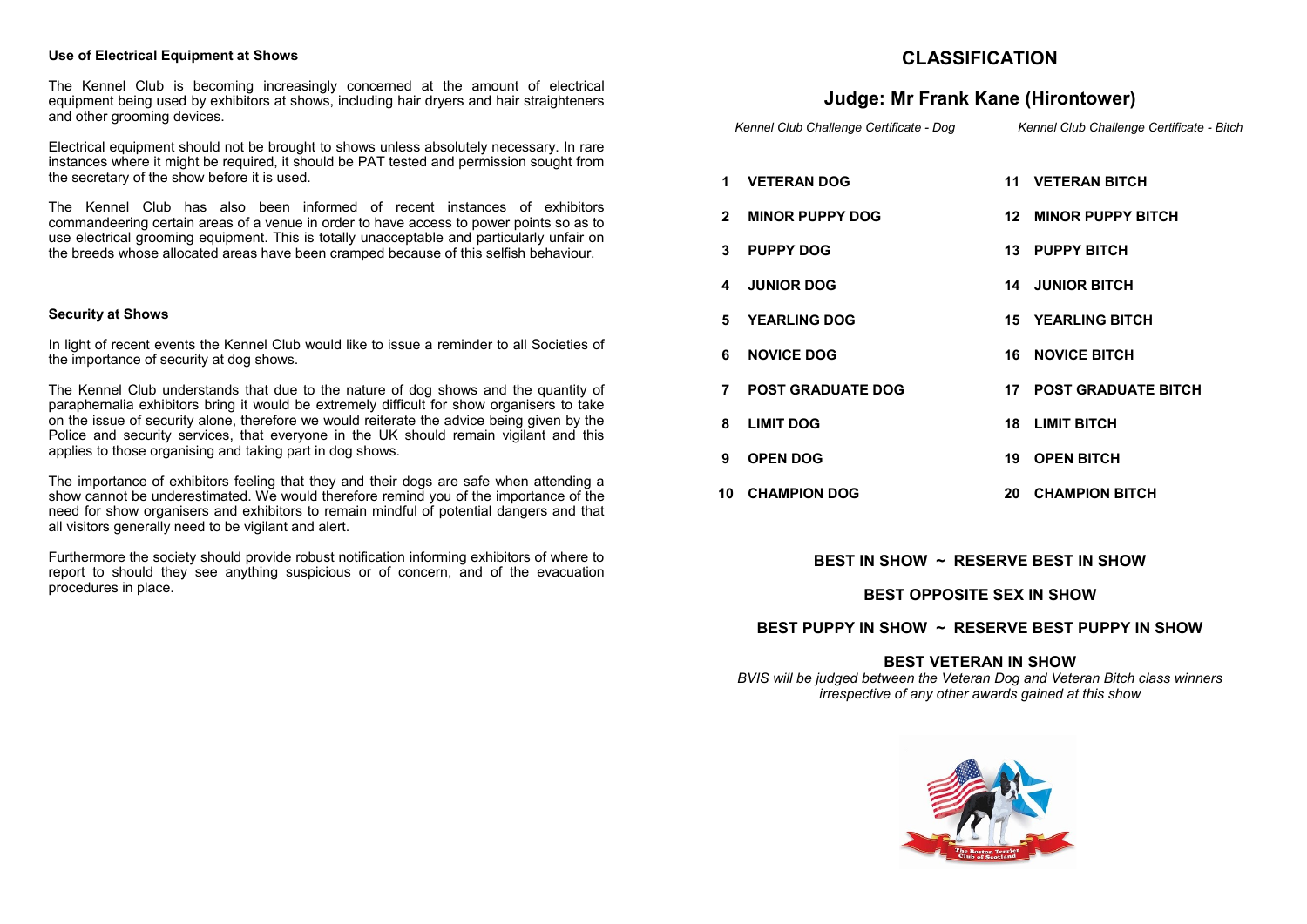### **CATERING**

#### Catering will be provided by Westerwood Hotel

Breakfast Rolls and Tea or Coffee £4.50 / Person

> Soup and Sandwich Lunch £7.50 / Person

The above must be paid with your entry fees *(as we need to inform the hotel of numbers)*

### **HOTEL ACCOMMODATION**

Overnight Accommodation costs

Saturday Single Room £80.00 Double/Twin £90.00 Family Room £100.00 All prices include breakfast

Sunday Single Room £72.00 Double/ twin £90.00 Family £92.00 All prices included breakfast

If you wish to stay overnight please contact the hotel direct T: 01236 8760724 ask for Events



#### **DEFINITIONS OF CLASSES**

In the following definitions, a Challenge Certificate includes any Show award that counts towards the title of Champion under the Rules of any governing body recognised by the Kennel Club. Wins at Championship Shows in breed classes where Challenge Certificates are not on offer shall be counted as wins at Open Shows.

In the case of a dog owned in partnership and entered in Members' classes or competing for Members' Specials each partner must at the time of entry be a member of the Society.

In estimating the number of awards won, all wins up to and including the seventh day before the date of closing of entries shall be counted when entering for any class i.e. **20th June 2022**

Wins in Variety classes do not count for entry in Breed classes but when entering in Variety classes, wins in both Breed and Variety classes must be counted. First prizes awarded in any classes defined as Special do not count towards eligibility.

If an exhibitor reports before the judging of a class or classes that a dog has been entered which is ineligible, the exhibitor may choose one of the following options:-

#### (1) Withdrawal

The dog may be withdrawn from competition subject to the conditions of Regulation F(1)19. (2) Transfer

- a) If a dog is ineligible for a class or classes as regards its colour, sex, weight or height the Show Secretary shall transfer it to the equivalent class or classes for the correct colour, sex, weight or height and, in the event of there being no equivalent class, Minor Puppy and Puppy excepted to the Open class for the correct colour, sex, weight or height.
- b) For an exhibit entered incorrectly in a Minor Puppy Class, Puppy Class or Junior Class, which is over age but under twelve calendar months of age, eighteen calendar months of age or 24 calendar months of age respectively, the Show Secretary shall transfer the exhibit to the Puppy Class, Junior Class or Yearling Class respectively for the correct colour, sex, weight or height and in the event of there being no Puppy, Junior or Yearling Class to the Open Class for the correct colour, sex, weight or height.
- For any reason other than the above, the Show Secretary shall transfer It to the Open class for the correct colour, sex, weight or height.
- d) If an exhibit arrives late and misses a class, even if it is the only class in which the dog is entered, the dog may not be transferred to any other class.

| VETERAN | For dogs of not less than seven years of age on the first day of the Show. |  |
|---------|----------------------------------------------------------------------------|--|
|         |                                                                            |  |

- **MINOR PUPPY** For dogs of six and not exceeding nine calendar months of age on the first day of the **Show**
- **PUPPY** For dogs of six and not exceeding twelve calendar months of age on the first day of the **Show.**
- **JUNIOR** For dogs of six and not exceeding eighteen calendar months of age on the first day of the Show.
- **YEARLING** For dogs of twelve and not exceeding twenty four calendar months of age on the first day of the Show

**NOVICE** For dogs which have not won a Challenge Certificate/CACIB/CAC/Green Star or three or more First Prizes at Open and Championship Shows (Minor Puppy, Special Minor Puppy, Puppy and Special Puppy classes excepted, whether restricted or not).

**POST GRADUATE** For dogs which have not won a Challenge Certificate/CACIB/CAC/Green Star or five or more First Prizes at Championship Shows in Post Graduate, Minor Limit, Mid Limit, Limit and Open classes, whether restricted or not where Challenge Certificates were offered for the breed.

**LIMIT** For dogs which have not become Show Champions under Kennel Club Regulations or under the rules of any Governing Body recognised by the Kennel Club, or won 3 or more CACIB / CAC / Green Stars or won 7 or more First Prizes in all at Championship Shows in Limit and Open Classes, confined to the breed, whether restricted or not, at Shows where Challenge Certificates were offered for the breed.

**OPEN** For all dogs of the breed for which the class is provided and eligible for entry at the Show.

**CHAMPION** For dogs who have been confirmed a Champion or a Show Champion under Kennel Club regulations or under the rules of any governing body recognised by the Kennel Club.

**NFC** Societies may at their discretion, accept Not For Competition entries. Societies may accept such entries from breeds of dog not included within the title of the Society and at Shows held over more than one day, such entries may be accepted on any day from the **Breed.**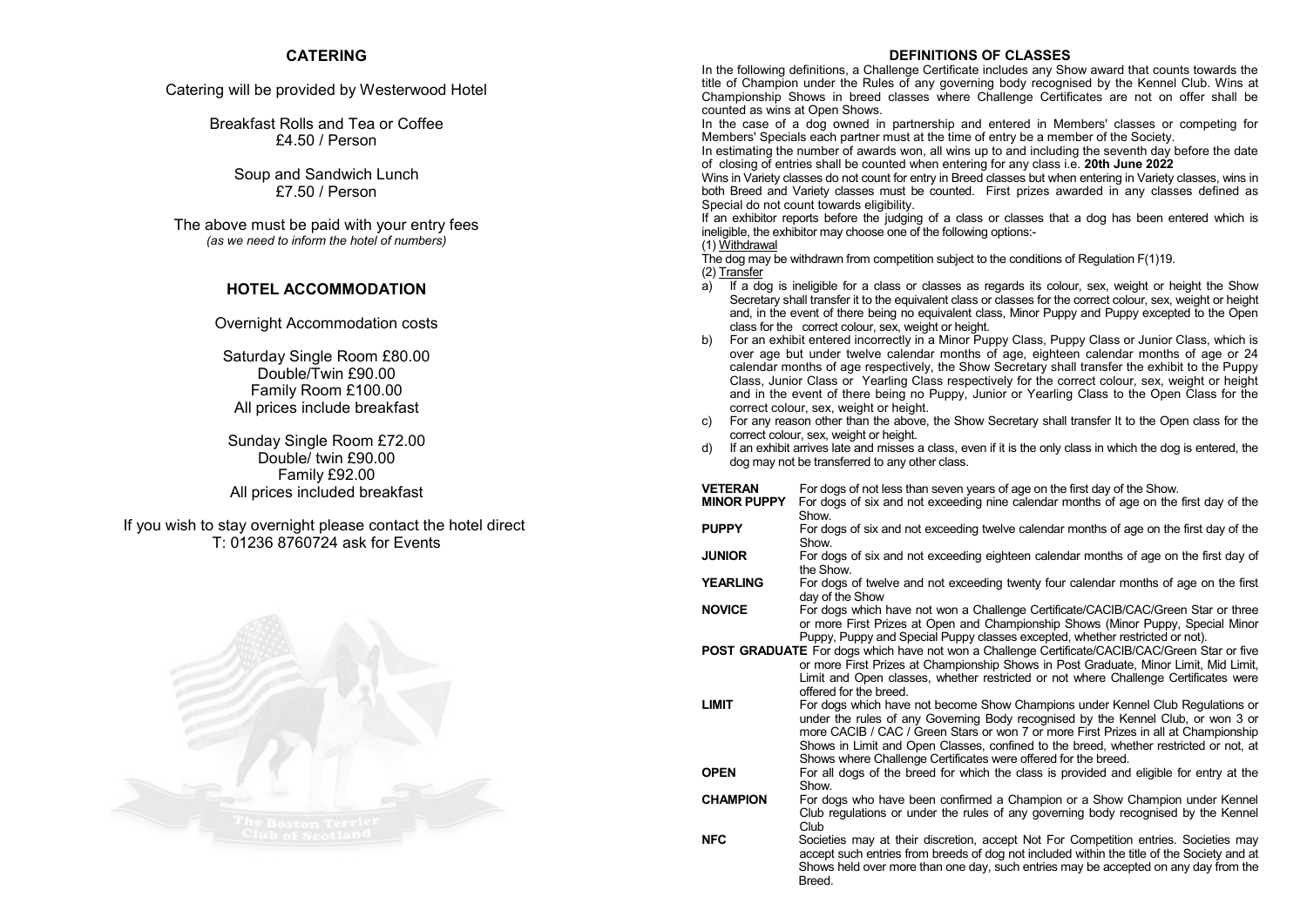#### **DOGS IN VEHICLES ON HOT DAYS**

#### **Your dog is vulnerable and AT RISK if left in a vehicle in high temperatures and even on days considered as slightly warm**

#### **Please take care of your dog**

#### **If your dog is found to be at risk forcible entry to your vehicle may be necessary without liability for any damage caused**

Your dog is vulnerable and at risk during hot weather and the Kennel Club offers the following guidance to help guide you through the do's and don'ts travelling to and whilst at KC licensed events.

- When travelling to a show please take a moment to consider whether the route to the show is on a busy holiday route, and leave earlier to avoid increased time in traffic jams.
- If your vehicle is not air-conditioned seriously consider whether travelling to the show is a good idea at all.
- The vehicle should be as fully ventilated as possible, and plenty of stops should be taken, with lots of water available to drink.
- Ensure your dog is not sitting in full sunlight. There should be plenty of free flowing air around the dog.
- When at the show, never leave your dog in the vehicle.
- Keep the dog in the shade take your own shade for example a large umbrella and always have plenty of water available to drink so your dog stays well hydrated.
- Avoid your dog taking part in unnecessary exertion, or from standing in exposed sunlight for extended lengths of time.

Remember, if you feel hot your dog is very likely to feel much hotter and dehydrated, and this could lead to dire results. Please look after your dog's welfare.

#### **WARNING: IF YOUR DOG IS FOUND TO BE AT RISK FORCIBLE ENTRY TO YOUR VEHICLE MAY BE NECESSARY WITHOUT LIABILITY FOR ANY DAMAGE CAUSED.**

Anyone whose dog is entered at a Kennel Club licensed event should take all reasonable steps to ensure the needs of their dog(s) are met, and should not put a dog's health and welfare at risk by any action, default, omission or otherwise. Breach of Kennel Club Regulations in this respect may be referred to the Board for disciplinary action under Kennel Club Rules and Regulations. The use of pinch collars, electronic shock collars, or prong collars, is not permitted at any show licensed by the Kennel Club. This shall apply at the venue or within the precincts of the show.

#### **REGULATIONS FOR THE PREPARATION OF DOGS FOR EXHIBITION F(B)**

1 These regulations must be observed when a dog is prepared for exhibition and/or exhibited at any Kennel Club Licensed event. Objections may be referred to the General Committee for disciplinary action under these Show Regulations and/or disciplinary action under Kennel Club Rule A11.

(a) a dog found to have been exhibited in breach of these Regulations will automatically be disqualified from exhibition at the show and from any award gained thereat.

(b) Unless the exhibitor provides a satisfactory explanation for the dog being exhibited in breach of these Regulations then he/she may be subject to further penalties of either a fine or as listed under Rule A11.

2 (a) No substance which alters the natural colour, texture or body of the coat may be present in the dog's coat for any purpose at any time during the show. No substance which alters the natural colour of any external part of the dog may be present on the dog for any purpose at any time during the show.

(b) Any other substance (other than water) which may be used in the preparation of a dog for exhibition must not be allowed to remain in the coat at the time of exhibition.

- 3 No act or operation which alters the natural conformation of a dog or any part thereof may be performed except:
	- (a) Operations certified to the satisfaction of the General Committee.
	- (b) The removal of dew claws of any breed.

(c) Operations to prevent breeding provided that such operations are notified to the Kennel Club before neutered dogs are shown.

Nor must anything be done calculated in the opinion of the General Committee to deceive.

- 4 The General Committee without previous notice may order an examination of any dog or dogs at any show. Any examination thus ordered will be made by a person having executive authority who shall have a written directive from the KC in their possession. Samples may be taken for further examination and analysis.
- 5 An individual has the right to lodge an objection to a dog only if he/she is the owner or handler of a dog competing in the same breed or class. An objection may however, be lodged by an official of the show or any anyone so deputed by the Kennel Club. It will be the responsibility of the individual who lodges the objection or the official (as appropriate) to substantiate the grounds for the objection. The Kennel Club will substantiate the grounds for an objection made on its behalf.
- 6 Any objection by an individual related to an infringement of these Regulations must be made in writing to the Show Secretary at his/her office before the close of the Show & the individual must produce evidence of identity at the time of lodging the complaint.